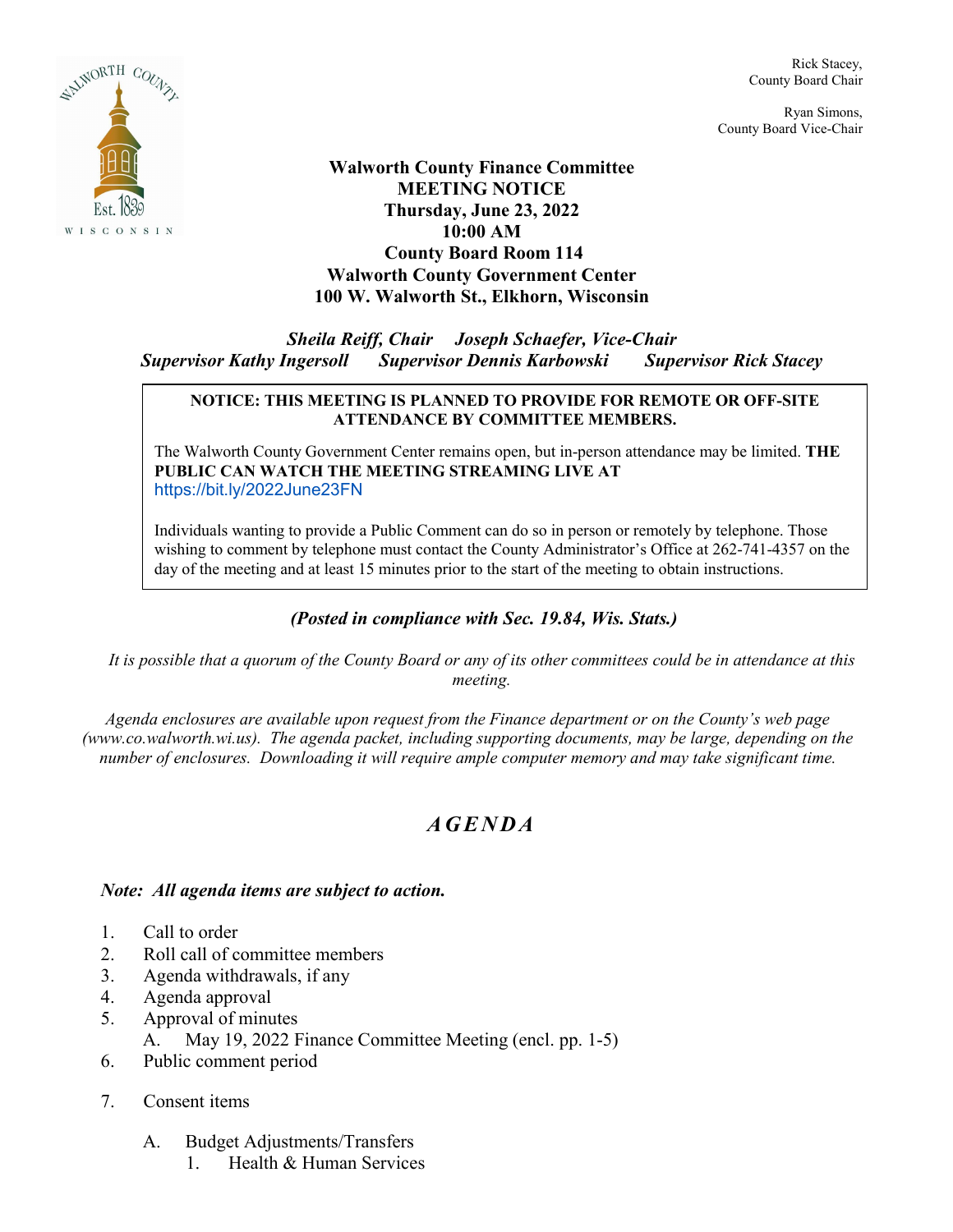- a. HS004 Consumer care for 7 months at Lakeland Health Care Center (encl. p. 6)
- b. HS005 Crisis short term residential placements (encl. p. 7)
- c. HS006 Transcription services (encl. p. 8)
- B. Reports
	- 1. Update on tax incremental financing districts (TIDs) (encl. pp. 9-11)
	- 2. Quarterly sales tax report  $-1<sup>st</sup>$  quarter 2022 (encl. pp. 12-13)
	- 3. Out-of-state Travel
		- a. Administration
			- 1. R. Abbott, GFOA Annual Convention, Austin, TX (encl. p. 14)
		- b. Finance
			- 1. C. Plaisance, Tyler Connect, Indianapolis, IN (encl. p. 15)
			- 2. J. Conley, GFOA Annual Convention, Austin, TX (encl. p. 16)
		- c. Human Resources
			- 1. J. Pollock, Tyler Connect, Indianapolis, IN (encl. p. 17)
- 8. New Business
	- A. Intergovernmental Agreement By and Between Walworth County and the Village of Bloomfield Concerning County Owned Property in the Village of Bloomfield (encl. pp. 18-21)
	- B. Res. No. \*\*-07/22 Authorizing a Budget Transfer of \$300,000 from the 2022 General Fund Contingency Account to Cover the Increase in Natural Gas Costs for County Facilities (encl. pp. 22-24)
	- C. Res. No. \*\*-07/22 Authorizing the Public Works Two 2007 Mack Tandem Trucks with Attachments to be Declared Surplus and Authorizing Staff to Dispose of the Assets (encl. pp. 25-26)
	- D. Res. No. \*\*-07/22 Authorizing Participation in WisCaregivers Careers Program and Establishing a Budget (encl. pp. 27-32)
	- E. Res. No. \*\*-07/22 Accepting Room and Board Costs for Medicaid Members with an Opioid Use Disorder in Medicaid-Approved Residential Substance Use Disorder Treatment Programs and Establishing a Budget (encl. pp. 33-36)
	- F. Community Based Health Care as the Recovery Grant American Rescue Plan Act (ARPA) Project of Medical and Dental Support for Low-Income Individuals (encl. pp. 37-44)
	- G. Financial Audit Reports for Fiscal Year Ended December 31, 2021 (encl. p. 45)
	- H. Res. No. \*\*-07/22 Establishing a 2022 Budget Appropriation in the Health and Human Services Fund for the Children's Long-Term Support Program (encl. pp. 46-49)